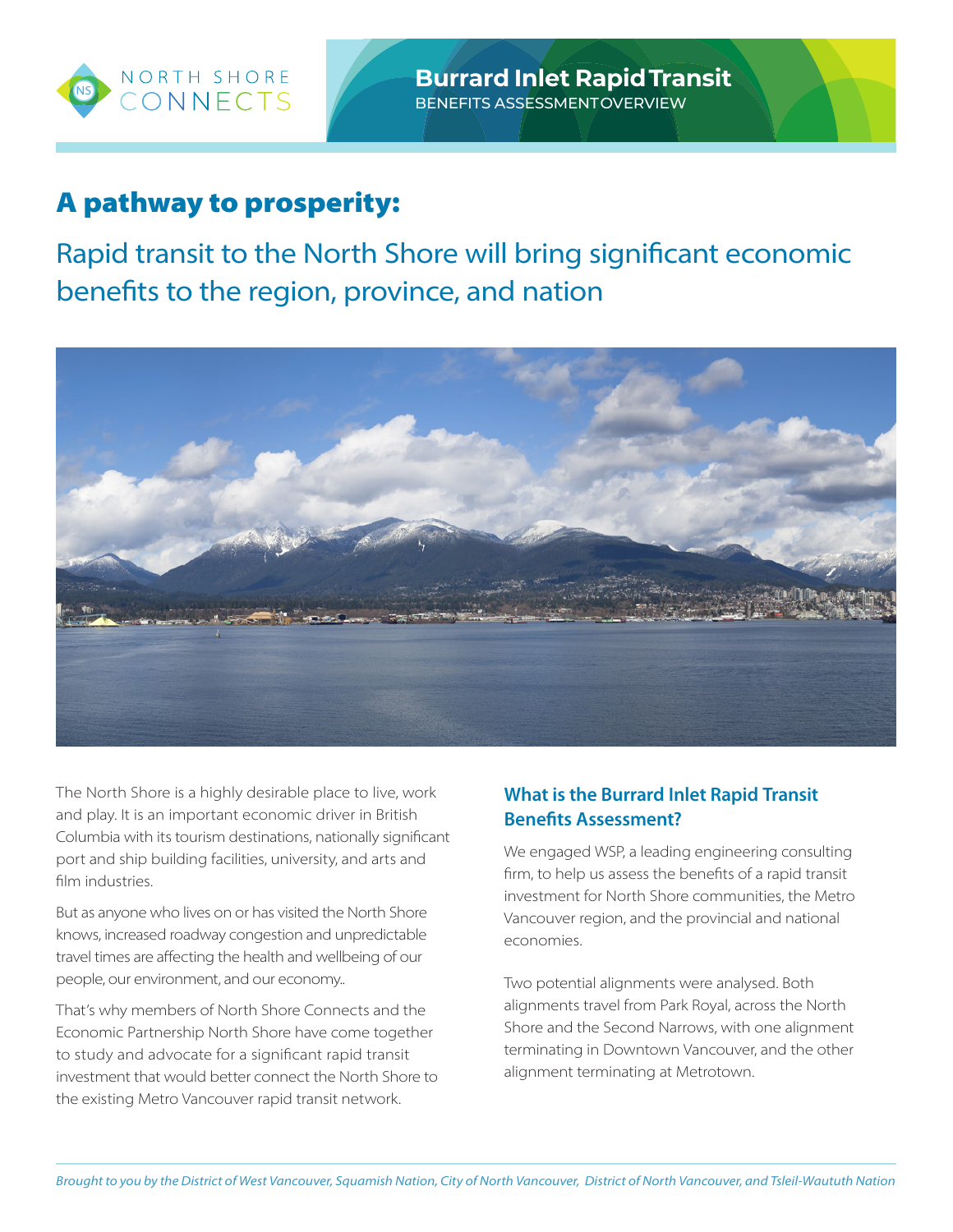### **The benefits of rapid transit to the North Shore**

The assessment shows there would be significant local, regional, provincial and national benefits from connecting the North Shore to the rest of the region through rapid transit. Benefits include strong ridership, improved access to jobs, and less regional congestion. A rapid transit connection to the North Shore would provide reliable transportation connections, benefitting not only communities and businesses within Metro Vancouver, but also those along the Sea-to-Sky corridor, and Sunshine Coast.

#### **Connecting First Nations communities**

- The only rapid transit investment in the province that would connect four First Nations reserves
- Supports reconciliation by connecting community members with their ancestral lands
- Provides opportunity for improved housing diversity on First Nations reserves

#### **Reliable travel times for transit users, drivers and goods movers**

- Provides improved travel times on weekdays and weekends, benefitting both commuters and those travelling for recreational and tourist activities
- Improves travel times for those who need to use a vehicle, including improved reliability for goods movement

#### **Benefits to local, regional, provincial and national economies**

- Increases access to more jobs on the North Shore, including at nationally significant port facilities and for supporting trade and logistics industries
- Provides a fast and reliable transport option for North Shore residents to commute to workplaces across the region



\$

#### **Improving equity and access to more affordable housing and jobs**

- Improves regional access to jobs and housing through an affordable, fast, and reliable transportation option
- Increases potential for affordable housing supply through transit-oriented housing along the rapid transit route

#### **Sustainable and safe transportation options**

- Encourages fewer trips by car, reducing congestion-related greenhouse gas emissions (GHGs)
- Increases safety and avoids costs related to collisions
- Supports more active transportation (walking, cycling, rolling) to and from transit stations
- Increases options for youth, seniors and individuals with accessibility needs

#### 4 **First Nations reserves** directly served

# \$500 million in annual<br>savings

*Monetized and quantified values here, and throughout the benefits assessment, were analyzed for the year 2050 based on regional land use, transportation, and population forecasts. Comparisons were made against a "Business as Usual" case.*

#### For every \$1 billion spent, we will receive:

\$4.2 **billion** in GDP

\$7.6 **billion** in

+175,000 **jobs for North Shore residents** within a 60 minute ride

2,500 more **affordable housing units** Up to

111,000 daily transit<br> **trips**, close to half of which are new trips, meaning fewer cars on the road